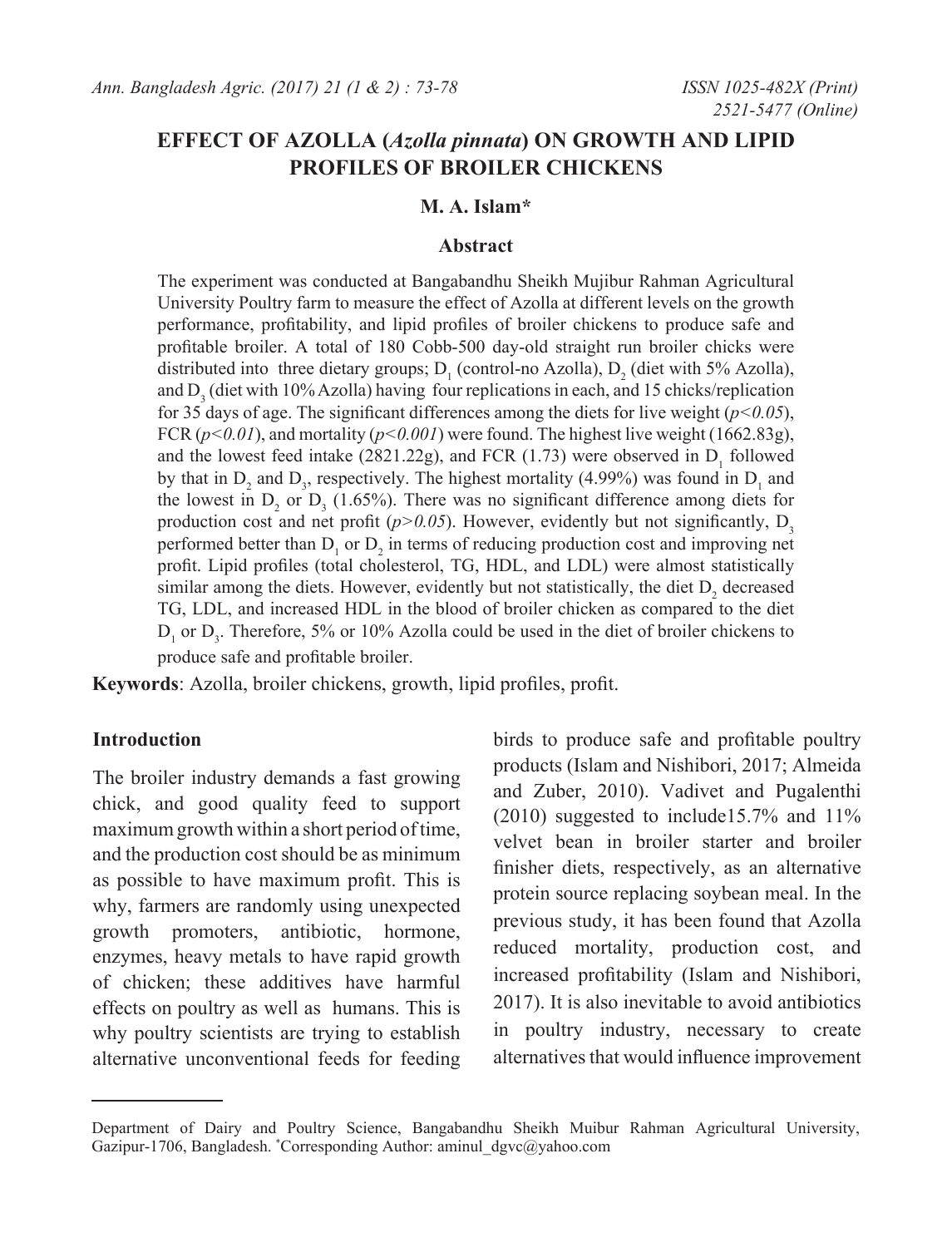of healthy production of broiler chicken, and safe poultry products for humans. In the present study, Azolla, was used in broiler diet to produce safe and profitable broiler.

Azolla (*Azolla pinnata*) can easily be cultivated or found available in ponds, rivesr, and lakes or even in the paddy fields. After sun drying it can be used in poultry diet as a cheapest and abundant unconventional plant protein source that improve feed conversion efficiency, energy efficiency, and economic performance without any deleterious effects on birds as well as on human body (Lejeunea *et al.,* 1999; Alalade and Lyayi 2006; Namra *et al.,* 2010; Sujatha *et al.,* 2013). Several investigators suggested to use 5% Azolla in the diet of broiler, because of having improved feed conversion efficiency, dressing yield, profitability, and no mortality (Basak *et al.,* 2002; Balaji *et al.,* 2009; Nagashi *et al.,* 2014). Azolla improved body weight and reduced cholesterol in the blood of broiler chicken as reported by Balaji *et al.,* 2009; Balaji *et al.,* 2010. Prabina and Kumar (2010) reported that 7.5% Azolla increased body weight and the immunity of broiler chickens. *Azolla pinnata* can assimilate atmospheric  $N_2$ , due to the presence of algal symbiont in its leaves. This is why, Azolla is rich in protein, essential amino acids (lysine, leucine, arginine and valine), minerals (Ca, P, K, Fe, Mg, Mn, Zinc, Na, etc.), vit A, vit $B_{12}$  and precursor of Beta carotene and chlorophylls (Ali and Leeson, 1995; Kamalasananapillai *et al.,* 2005). Feeding studies revealed that fresh Azolla can replace about 20% commercial feed of chickens (Subudhi and Singh, 1978).

Therefore, the present study was aimed at assessing the effect of Azolla on the growth

performance, mortality, profitability and lipid profiles content of broiler chickens for producing safe and cost effective broiler.

## **Materials and Methods**

# **(a) Approaches**

A feeding trial with control (no Azolla), 5% and 10% Azolla (*Azolla pinnata*) was carried out at Bangabandhu Sheikh Mujibur Rahman Agricultural University poultry farm for a period from July/2016 to June/2017 to determine the effect of Azolla on growth performance and lipid profiles of broiler chickens for producing safe and cost effective broiler.

# **(b) Methodology**

# **Collection and preparation of Azolla meal**

*Azolla pinnata* were cultivated in fresh water pond of the Faculty of Fisheries, Bangabanhu Sheikh Mujibur Rahman Agricultural University (BSMRAU), Gazipur, Bangladesh. During Azolla cultivation, cow dung was used in the pond, and harvested in every week. Fresh Azolla were also harvested from lake and paddy field, and dried in the sun in order to grind using a grinder. Thereafter, it was used in the experimental diet of broiler chickens.

# **Feeding and management**

A total of 180 Cobb-500 day-old straight run broiler chicks were distributed into three dietary groups;  $D_1$  (control-no Azolla),  $D_2$ (diet with  $5\%$  Azolla) and  $D_3$  (diet with 10%Azolla) having four replications in each, and 15 chicks/replication.

The iso- nitrogenous and iso- caloric starter diet (0-3 weeks) containing 22% CP and 2900 KcalME/kg, and a finisher diet (4-5 weeks)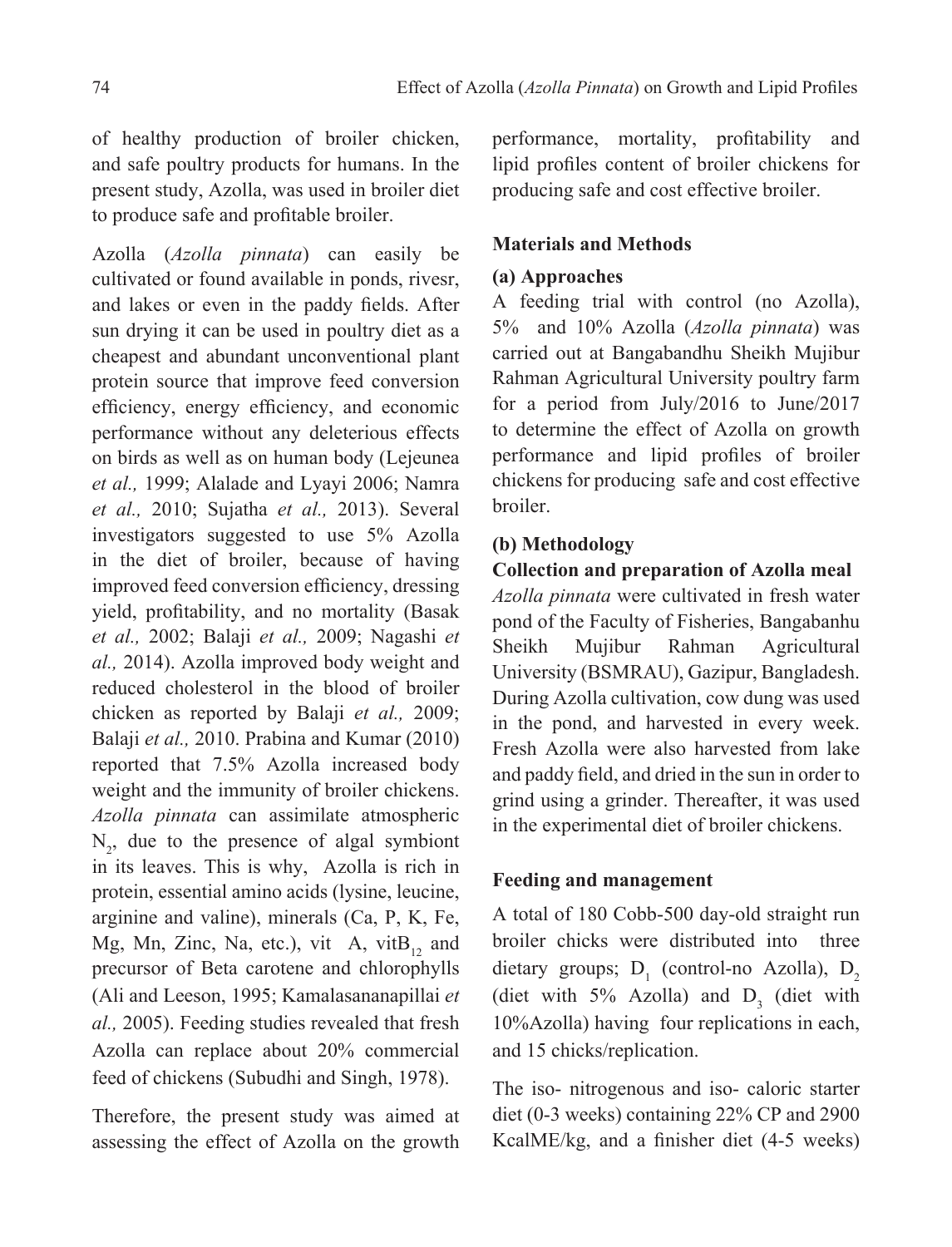containing 21% CP and 3000 KcalME/kg were provided to the experimental broiler chickens. The chicks were reared on a floor management system with a stocking density of 1 sq. ft/chicks for 35 days. Saw dusts were used as litter materials on the floor. The broiler chicks were offered diet, and clean-fresh water *ad libitum,* and exposed to 23.5 hrs lighting regime during experimental period.

### **Data recording**

Live weight and feed intake were recorded fortnightly, and the number of dead bird was recorded when occurred. The feed conversion ratio (FCR) was calculated from feed intake and live weight of broiler at the end of experiment. The production cost (BD Taka/kg live broiler) was calculated considering cost of day-old chicks, feed, labor, litter, vaccine, medicine, and so on. The net profit was calculated from the sale, and production cost/kg live broiler. To measure lipid profiles (Total cholesterol, high density lipoprotein-HDL, Triglyceride-TG, and low density lipoprotein-LDL), 5 ml blood from one broiler chicken/ replication was collected at the end of experiment, and then serum was separated using a centrifuge machine with 3000 rmp for 7 minutes. Individual serum was used to estimate lipid profiles following spectrophotometric methods. The CRESCENT DIAGNOSTICS cholesterol test kits (Cat No. CS 603, Jeddah 21423, Saudi-Arabia) were used to determine lipid profiles of blood of broiler chickens.

The recorded ambient temperature, humidity and rainfall during experimental period were 19.780 C, 80.50% and 8.44 mm, respectively.

### **Statistical analysis**

The collected data were analyzed in a completely randomized design using MSTAT-C computer package program.

Statistical model**:** The following statistical model was used for data analysis.

$$
Y_{ij} = \mu + D_i + e_{ij}
$$

Where,

 $Y_{ii}$  is the observation on jth replication of ith dietary group.

µ is the overall mean

 $D_i$  is the fixed effect of ith dietary group  $(i = 1, 2)$ 

 $e_{ii}$  is the random error

## **Results**

# **Growth performance, mortality and profitability of broiler chickens**

Live weight ( $p<0.05$ ), FCR and mortality (%) (*p<0.01*) were significantly different among the dietary groups  $(D_1 = \text{control diet-no})$ Azolla;  $D_2$ =diet with 5% Azolla, and  $D_3$ = diet with 10% Azolla) (Table 1). The highest live weight (*p<0.05*) and the lowest FCR (*p<0.01*) were observed in dietary group  $D_1$  followed by that in  $D_2$  and  $D_3$ , respectively. However, the highest mortality (4.99) was observed in  $D_1$ and the lowest in test diets;  $D_2$  or  $D_3$  (1.65%). Statistically no significant differences among the diets were observed for feed intake, production cost and net profit (*p>0.05*). However, evidently but not significantly  $(p>0.05)$ , feed intake was increased in D<sub>3</sub> followed by that in  $D_2$  and  $D_1$ , respectively. There was a tendency to decrease production cost and improve net profit in  $D_3$  followed by that in  $D_2$  and  $D_1$ , respectively.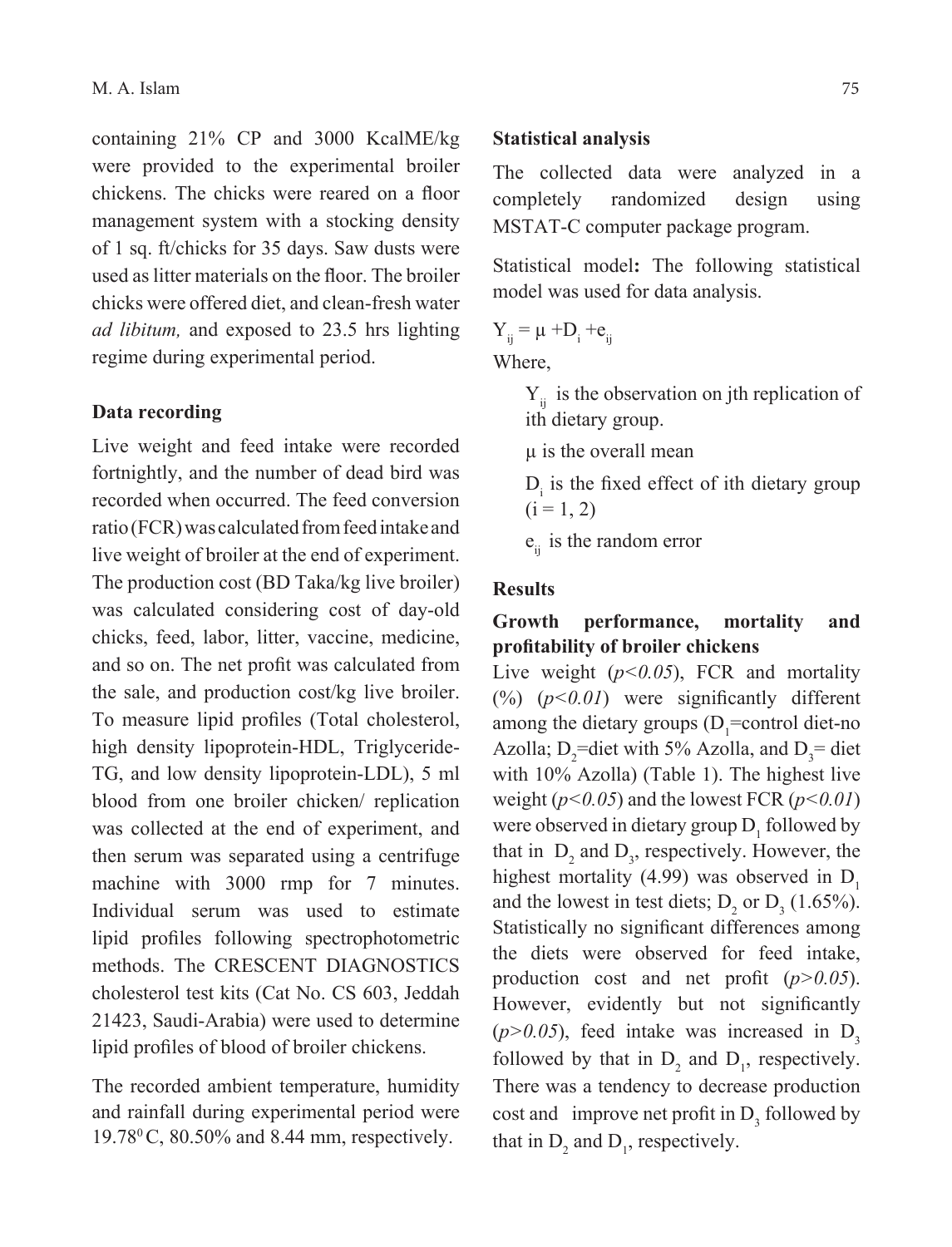| Traits                              | Diet(D) |         |         | SED or $x^2$ value and |
|-------------------------------------|---------|---------|---------|------------------------|
|                                     |         | $\Box$  |         | level of significance+ |
| Body weight (g/bird)                | 1662.83 | 1608.27 | 1587.49 | 24.058*                |
| Feed intake (g/bird)                | 2821.22 | 2897.25 | 2908.25 | 50.869 NS              |
| FCR (Feed intake/live weight)       | 1.73    | 1.81    | 1.83    | $0.022**$              |
| Mortality $(\%)$                    | 4.99    | 1.65    | 1.65    | $x^2 = 44.223$ ***     |
| Production cost (Tk/kg live weight) | 109.53  | 109.42  | 108.49  | 2.681 <sup>NS</sup>    |
| Net profit (Tk/kg live weight)      | 20.47   | 20.58   | 21.51   | 2.681 <sup>NS</sup>    |

**Table 1. Effect of Azolla on growth performance, mortality and profitability of broiler chickens at 35 days of age**

 $+NS$ ,  $p>0.05$ ; \*,  $p< 0.05$ ; \*\*,  $p< 0.01$ , \*\*\*,  $p< 0.001$ ; Sale (BD taka/kg live broiler)= 130/= D<sub>1</sub>= Control diet (No Azolla);  $D_2$ = Diet with 5% Azolla;  $D_3$  =Diet with 10% Azolla

**Table 2. Effect of Azolla on lipid profiles (Cholesterol, TG, HDL and LDL) of blood of broiler chickens at 35 days of age**

| Traits                                 | Dict(D) |        |        | SED value and level of |
|----------------------------------------|---------|--------|--------|------------------------|
|                                        | D       | D.     | D      | significance+          |
| Total cholesterol (mg/dl))             | 235.42  | 245.83 | 24792  | 10.623 <sup>NS</sup>   |
| Triglyceride $(TG)$ (mg/dl)            | 211.28  | 200 76 | 210.98 | $25.045^{NS}$          |
| High density lipoprotein (HDL) (mg/dl) | 41.76   | 59.52  | 48.16  | 6.459 <sup>NS</sup>    |
| Low density lipoprotein (LDL) (mg/dl)  | 151.40  | 146.16 | 157.56 | 10.733 <sup>NS</sup>   |

+NS,  $p > 0.05$ ; D<sub>1</sub> = Control diet (No Azolla); D<sub>2</sub> = Diet with 5% Azolla; D<sub>3</sub> = Diet with 10% Azolla

#### **Lipid profiles of blood of broiler chickens**

Lipid profiles; total cholesterol, Triglyceride (TG), High density lipoprotein (HDL) and low density lipoprotein (LDL) were statistically similar among dietary groups (*p>0.05*) (Table 3). Evidently but not significantly,  $D_2$  performed better than  $D_1$  or  $D_3$ , in terms of reducing LDL, TG and increasing HDL content of broiler chickens.

#### **Discussion**

Statistically similar feed intake was found between dietary groups, but however improved live weight was observed in  $D_1$  (control diet) compared to that test diets  $(D_2$  or  $D_3)$ . The test diets;  $D_2$  and  $D_3$  showed 3.28% and 4.53% lower body weight compared to  $D_1$ . This is why, the lowest FCR was recorded in  $D_1$ compared to test diets which contradicts with

the previous findings of Islam and Nishibori, 2017. They found the lowest FCR in diet with 5% Azolla compared to that control diet (no Azolla). In case of mortality, test diets;  $D<sub>2</sub>$ or  $D_3$  showed the lowest mortality (1.65%), whereas control diet showed 4.99% mortality that corroborate the previous findings of Islam and Nishibori (2017); and Nagashi *et al.* (2014). Evidently but not significantly,  $D_3$  was superior to  $D_1$  or  $D_2$  in terms of production cost and net profit supported by Islam and Nishibori (2017); Balaji *et al.* 2009 and Basak et al. (2002). Of the test diets, D<sub>2</sub> (5% Azolla) performed better than  $D_3$  in terms of live weight, feed intake and FCR supported by Islam and Nishibori (2017). Therefore, 5% Azolla could be used in the diet of broiler chickens. Similarly 10% Azolla may also be considered in the diet of broiler chickens.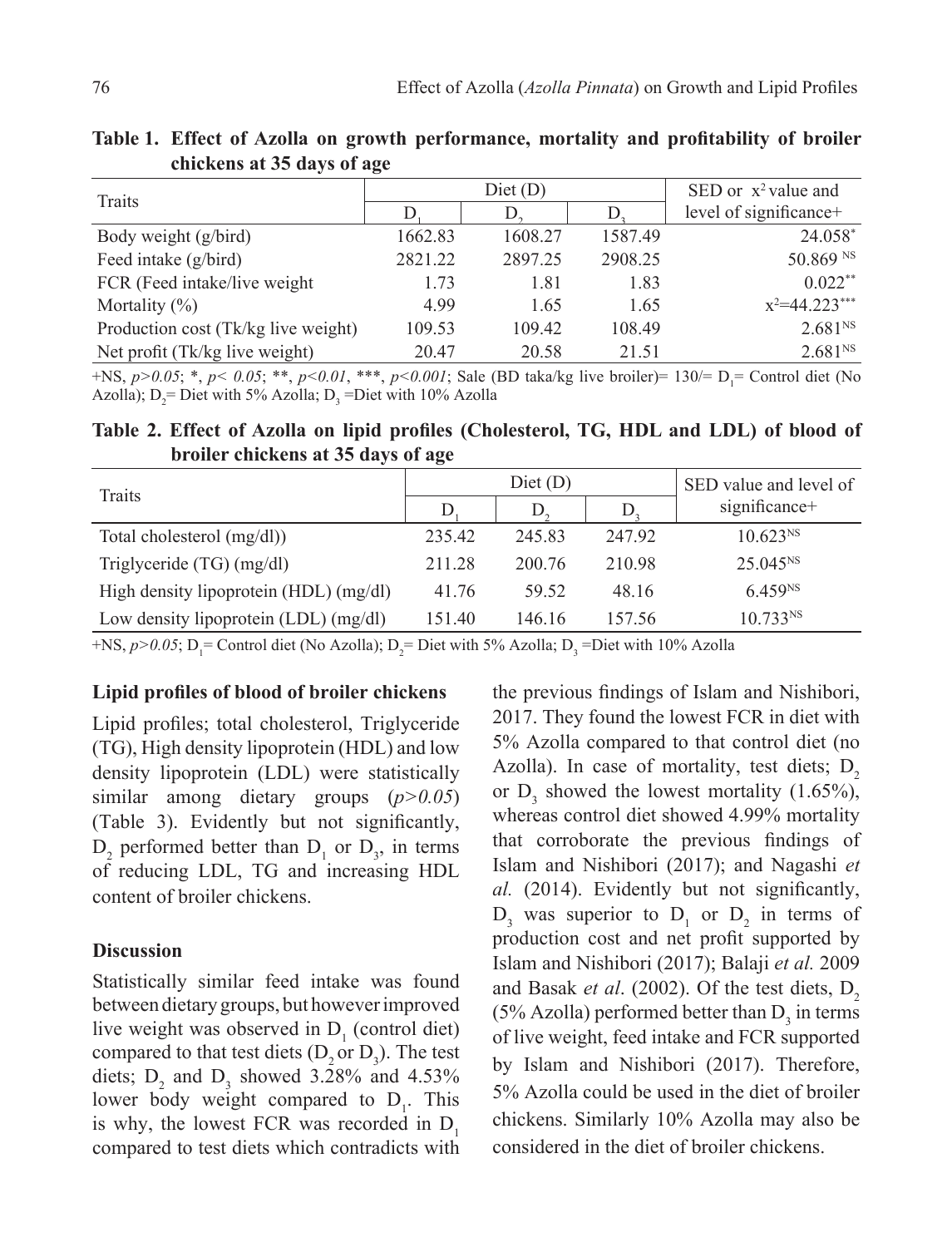In the current study, the amount of recorded lipid profiles (total cholesterol, TG, HDL and LDL) were statistically similar among dietary groups (*p>0.05*). In the previous study, Islam and Nishibori (2017) reported the lower amount of total cholesterol, TG, LDL and the higher amount of HDL in 5% or 7% Azolla containing diet compared with the control or other dietary groups. Evidently but not significantly,  $D_2$  performed the best in terms of reducing TG, LDL, and increasing HDL in the blood of broiler chicken followed by  $D_3$  and  $D_1$ , respectively that corroborate the findings of Islam and Nishibori (2017) and Balaji *et al.* (2009). Therefore,  $D_2$  may be the most suitable dietary group to reduce lipid profiles content of broiler chickens.

## **Conclusion**

The present study reveals that the diet containing 5% Azolla could be used for producing safe and profitable broiler because of reducing mortality, production cost, TG, LDL, and increasing HDL and net profit. The 10% Azolla may also be considered to use in the diet of broiler chicken for that. However, more studies are needed to confirm the level of using Azolla in the diet of broiler as well as need to measure the effect of Azolla on immunity and hematological condition of broiler chickens for producing safe and profitable broiler.

#### **Acknowledgments**

The author is grateful to Research Management Committee (RMC), Bangabandhu Sheikh Mujibur Rahman Agricultural University (BSMRAU), Gazipur, Bangladesh for

providing fund to carry out research in BSMRAU poultry farm and prepare the scientific article.

#### **References**

- Alalade, O. A. and E. A. Lyayi. 2006. Chemical composition and the feeding value of Azolla (*Azollapinnata*) meal for egg type chickens. *Int. J. Poult. Sci.* 5:137-141.
- Ali, M. A. and S. Leeson. 1995. Nutritional value and aquatic weeds in the diet of poultry. *World's Poult. Sci. J.* 50:239-251.
- Almeida, A. M. de and U. Zuber. 2010. The effect of Naked Neck genotype (Nana), feeding and outdoor rearing on growth and carcass characteristics of free range broilers in a hot climate. *Tropical Anim. Health and Prod.* 42: 99-107.
- Balaji, K., A. Jalaludeen and A. Kannan . 2010. Effect of dietary Azolla on cholesterol content in broiler chicken. *Indian Vet. J.*  87: 478-480.
- Balaji, K., A. Jalaludeen, C. R. Richard, P. A. Peethambaran and S. Senthilkumar. 2009. Effect of dietary inclusion of Azolla (*Azolla pinnata*) on production performance of broiler chicken. *Indian J. Poult. Sci.* 44: 195-198.
- Basak, B., M. A. H. Pramanik, M. S. Rahman, S. U. Tarafdar and B. C. Roy. 2002. Azolla (*Azolla pinnata*) is a feed ingredient in broiler ration. *Int. J. Poult. Sci.* 1**:** 29-34.
- Islam, M. A. and M. Nishibori. 2017. Use of multivitamin, acidifier and Azolla in the diet of broiler chickens. *Asian- Australasian J. Anim. Sci.* 30: 683-689.
- Kamalasanana pillai, P., S. Premalatha and S. Rajamony. 2005. Azolla: a sustainable feed for livestock. Leisa Magazine. 2 (3)- September, 2005.
- Lejeunea, A., A. Cagauana and C. Vanhove. 1999. Azolla research and development recent trends and properties. *Symbiosis.* 27: 333-351.